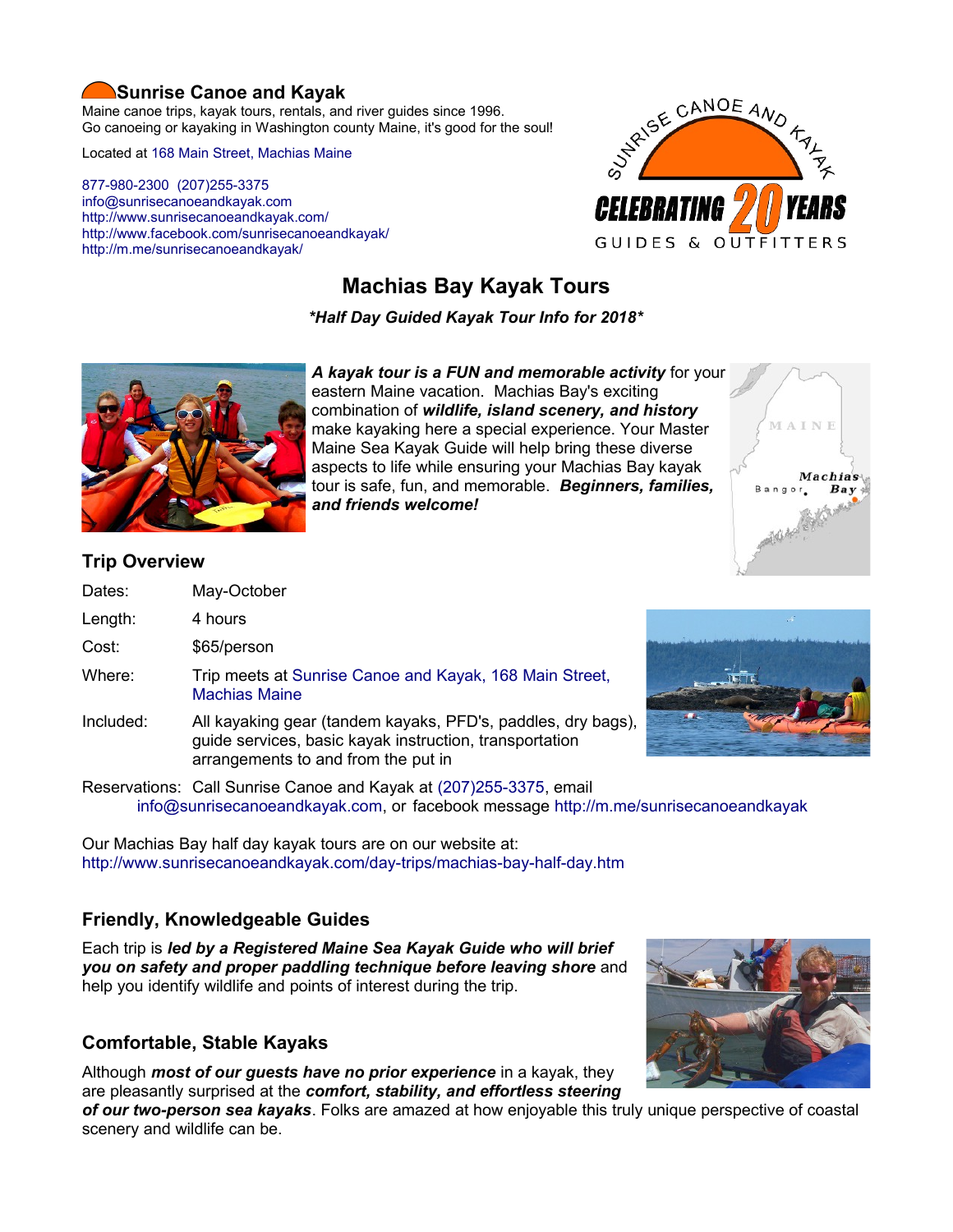#### **Relaxed Pace**

The relaxed pace of our trips allows time to focus on the wonders we may encounter along the way. A scenic stop halfway gives everyone time to stretch, enjoy a snack, and relax a bit before continuing on with the second part of our trip.

## **Wildlife**

One of the highlights of the Machias Bay kayak tour is it affords an excellent opportunity to view harbor seals from a kayak. Of course like any wild animal,

you never know when or if they will show up, but there is a high possibility of viewing these beautiful creatures on our trip. Machias Bay also has a number of nesting Bald Eagles and there is a decent chance of seeing mature and/or juvenile Bald Eagles.

## **Petroglyphs**

Petroglyphs are pictures often depicting humans, animals, spirits, visions, or events that are dinted (chiseled) into rock. Some of the petroglyphs in Machias Bay may have been created over 1500 years ago. This rare and precious artwork speaks for itself, however your guide will offer interpretation including historical information as well as some ideas about their significance, past and present.

## **The Battle of Machias Bay**

On June 12, 1775 following a general breakdown in trade negotiations, Machias residents responded to threats on their town from a British officer and attacked and captured his 100-ton schooner, the Margaretta. Because of the circumstances surrounding this rebellious act, the battle of Machias Bay is recognized as the United States first naval battle. The incident is also an excellent example of one of the most important tactics employed by the colonies in the Revolutionary War.

## **What to Bring**

For kayaking, we recommend wearing something on your feet that you don't mind getting wet, shorts or light pants, a seasonable top with an extra layer (fleece, jacket, etc.), and a hat that provides sun protection. Other items you may want are sunscreen, sunglasses, binoculars, camera, snack, and water. We provide dry bags for you to pack items in.

#### **Weather**

Our Machias Bay kayak tours run daily from mid-June to early September, except on very windy or stormy days. Foggy summer days can be very special days for viewing seals and bird life from the quiet of a kayak.

## **Scheduling, Group Size, Pricing**

Your activities can be planned according to the time you have to spend in Downeast Maine. We recommend that you plan your trip early in your vacation in case weather forces rescheduling. Tours must be scheduled around the tides so meeting times vary from day to day. Group size is limited to 12 participants. Tours are \$65/person and meet at our shop at 168 Main Street, Machias Maine.